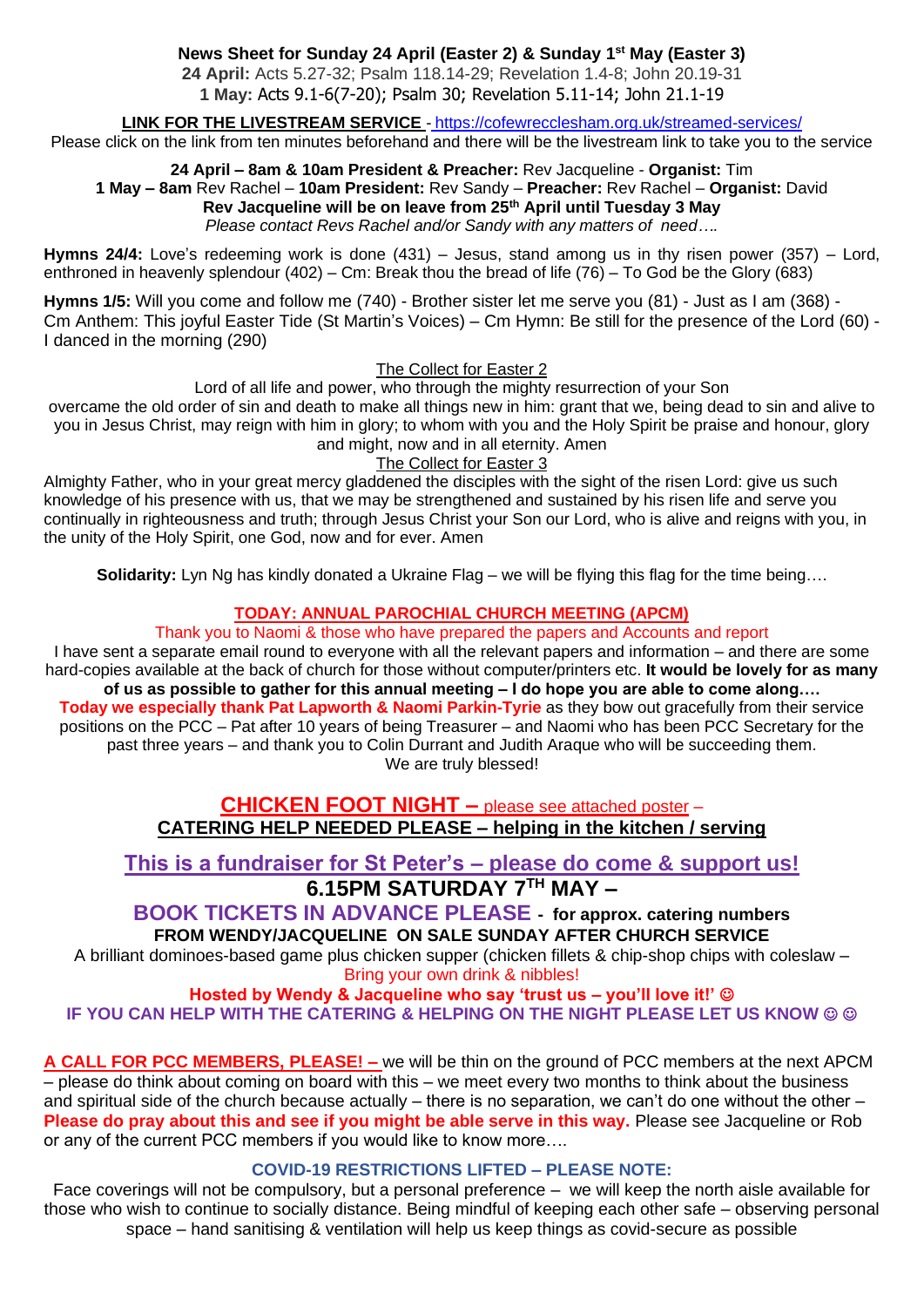Please contact Jacqueline on [vicar@cofewrecclesham.org.uk](mailto:vicar@cofewrecclesham.org.uk) or 716431 / 07806 775974 if you have a notice to share – or if you would like to talk about something else – her day off is a Monday….

**This week prayers are asked for** – Bob Parrott (Bob is sadly back in hospital) Reg Skeet, Peggy Rapley, for Sharon (Dawn's sister), Zoe Perkins – for all who are poorly, and give thanks for the healing and ongoing wellbeing of all recovering and on the mend from illness….

**RIP – Deirdre Major –** tragically, Deirdre died on Thursday 14<sup>th</sup> April after a very brief illness (she was only with us in church last Sunday) – we pray for her family and friends at this incredibly sad time and we turn to our faith and trust in the Easter promise and hope of eternal life and love…

**Please also pray for the life and work of our Church, that we might be part of God's loving and transforming grace here in our place, & in particular please pray in the seeking of more PCC members – PLEASE do consider whether you could offer some time to be on this group who oversee the running of St Peter's on behalf of us all…..**

# **A NEW PLEA – for our Jubilee preparations!**

Does anyone have a **(large) garden brazier** we can borrow, please?? ☺

**Does anyone have any memorabilia** to bring to our Jubilee evening that people might like to see – remember, it covers a long era – photos / mugs/plates /books/booklets/ other things! **Please give to Rob!**

> **NEW – THE QUEEN'S PLATINUM JUBILEE @ ST PETER'S & WRECCLESHAM Red, white & blue theme – anything goes!**

# **THURSDAY 2nd JUNE – 8pm**

Soiree of jubilee memories & music, cheese & wine followed by **9.30pm –** We gather outside to join the nation with our **Platinum Celebration of Light** 

# **SUNDAY 5TH JUNE,**

**3PM – Jubilee Picnic in the Vicarage Garden – bring your own picnic and Pimms, a cream tea and bunting will be provided!**

Please sign up to the Picnic in the vicarage (for numbers, please)

# **NEW – Mother's Union Quiet Day @ St Thomas on the Bourne**

You are warmly invited to join the Diocesan Mothers' Union Quiet Day on **Wednesday 27th April 10 a.m. - 3.30 p.m.** at the Church of St. Thomas on the Bourne, Farnham.

It is open to men and women, regardless whether you are a member of the Mothers' Union or not. The cost of the day is **£20 with a bring and share lunch.** The Theme of the day is 'Welcoming Transformation' and will be led by The Revd. Haydon Wilcox, Chaplain to St. Columba's House, Woking. Please email: [haydonwilcox@mac.com](mailto:haydonwilcox@mac.com) for a brochure and booking form to be emailed or posted to you.

**NEW – Christian Aid Fundraiser events** – more details to follow

Farnham Street collection, **10 am – 2pm Saturday 21st May.**

Musical evening, St Georges Church Badshot Lea, **Saturday 7th May**

Refreshments (tea and cakes) Crosswater Farm Gardens Opening **Sunday 1st and Monday 2nd May 10 am – 5pm**

**NEW: SCARECROW FESTIVAL @ THOMAS ON THE BOURNE** – Friday 23<sup>rd</sup> – Sunday 25<sup>th</sup> September **WHO WOULD LIKE TO LEAD IN CREATING A 'PETER THE SCARECROW**' or let's have a group effort making THE TWELVE SCARECROW DISCIPLES ?  $\odot$ You can also submit individual scarecrows – please see attached notice!

# **FRIENDS OF ST PETER'S – a plea from Jacqueline**

We are hoping to form a 'Friends of St Peter's' that will attract supporters - people who love their parish church but who might not necessarily want to worship – but would like to see the fabric of the building and the sustainability of its presence in Wrecclesham flourish for the future.

**I need some help to get this off the ground – please speak to me if you or anyone you know might be able to be part of the working group to make this happen.** In the meantime, please pray into this idea – this is the best option we have right now to ensure that St Peter's will be able to operate as a viable church…

**CHOIR / SINGING GROUP** - **TIM WOULD LOVE TO HAVE SOME SINGERS AROUND HIM AS HE PLAYS THE ORGAN – PLEASE HAVE A CHAT WITH HIM – it's all informal!** ☺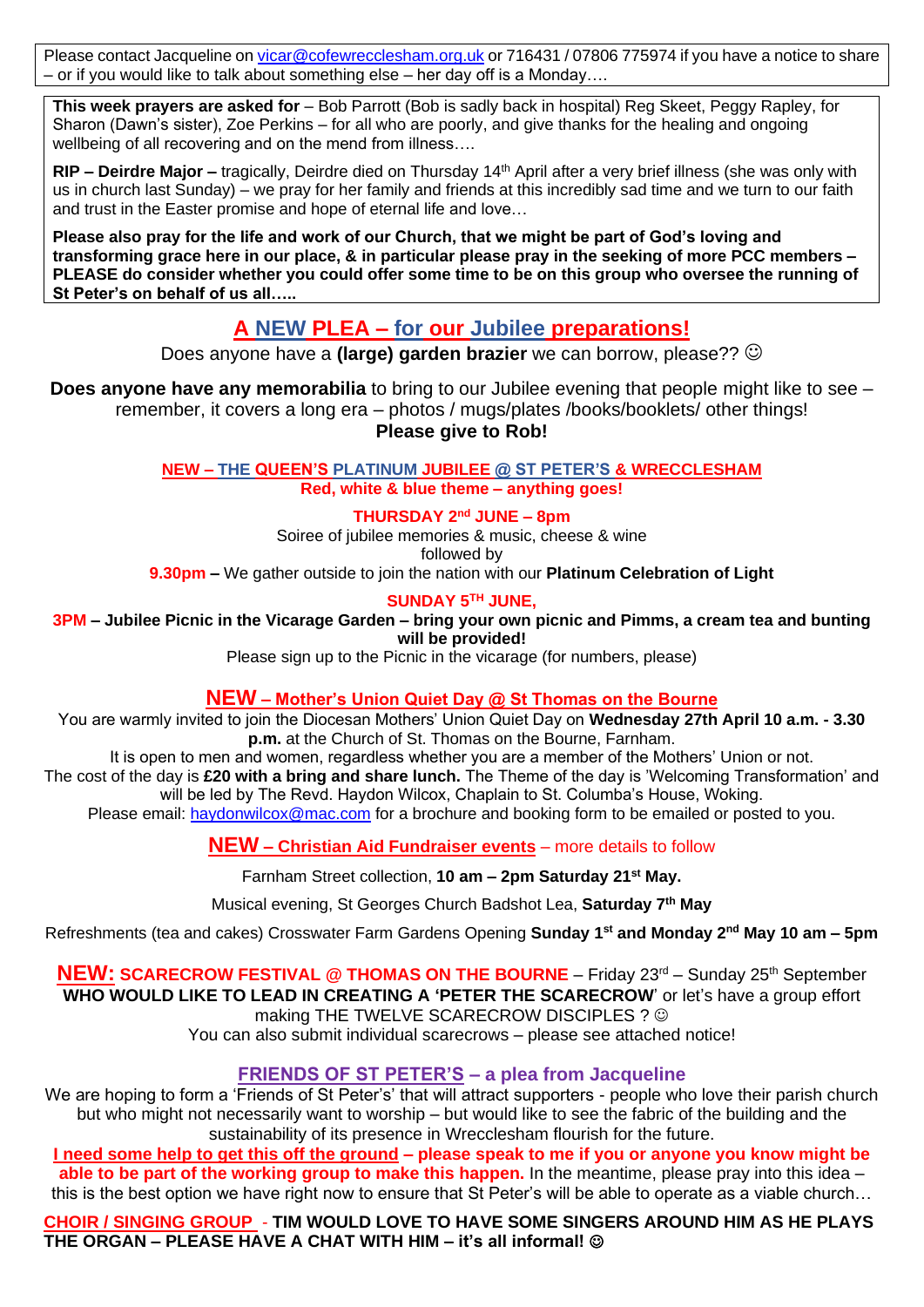AND DAVID would like a singing group for 1<sup>st</sup> and 3<sup>rd</sup> Sundays, i.e. singing one or two new songs before the service for example… **Please see Tim or David If you are interested to know more – it will be lovely to revive some of our choral tradition and begin something new…** ☺

**HYMNS – you can choose! –** If you have a hymn that you would particularly like to sing to acknowledge an anniversary or just because you like it, please let Jacqueline know and we can make it happen! ©

### **CALLING PEOPLE TO JOIN THE SMALL GROUPS WHO MEET TO PREP/PLAN/KEEP AN EYE ON THE VARIOUS THINGS THAT HELP MAKE ST PETER'S TICK OVER:**

**Fabric and Finance Group – Events & Fundraising Group – Worship & Spirituality Group** Please speak to Rob or Jacqueline if you would like to chat about offering some time and talent for St Peter's in the name of the Lord!  $\odot$ 

**Rob has been chair of the Events Group but has less time at the moment and is standing down** – PLEASE DO CONSIDER JOINING US – EVEN TO BE CHAIR (although we all chip in  $\circledcirc$ ) – TO HELP CONJOUR UP SOME NEW IDEAS AND WAYS TO RAISE MONEY AND HAVE FUN AT THE SAME TIME! ©

**Calling all budding article-writers – for the Parish Magazine! –** Roger and the team are doing a stirling job keeping the magazine published and delivered – thank you team magazine! However in order to keep articles interesting it would be good to have **some offers of articles which could be anything at all** – from holiday memories – hobby interests – favourite book reviews – poems – anything at all! **Please be bold and share with us snippets of interest that will interest us all!** ☺ **If you can take part please let Jacqueline know** – [vicar@cofewrecclesham.org.uk](mailto:vicar@cofewrecclesham.org.uk) – Tel: 716431 - and you can liaise about which month you would like to choose.

**BAPTISM AND/OR CONFIRMATION: Affirming our faith – all ages:** if you would like to consider affirming your journey of faith through Baptism and/or Confirmation, then please come and speak to Jacqueline about preparing for this very special occasion – it will be lovely to share the journey with you....  $\odot$  (07806 775974 / 01252 716431 – [vicar@cofewrecclesham.org.uk](mailto:vicar@cofewrecclesham.org.uk) )

# **Thank you**

- Thank you to everyone who made this week's services & other Lenten Services run smoothly and to our servers, stewards, readers and intercessors – and musicians who give their time and efforts into make our services run well and reverently – we are blessed....
- A continuing thank you to those who are quietly keeping the grounds looking nice and tidy and cared for what a blessing….
- And a thank you to everyone for all that you hold on your heart for St Peter's every prayer, every contribution of time, talent and money helps to keep our church a vibrant part of our community

**Farnham Assist** have published their new social events Programme – Farnham Assist reach out to older people who live alone or who are carers – there are fliers at the back of church. Please do take one if you or anyone you know might benefit from becoming part of the Farnham Assist community – monthly Sunday lunches – pie & pint club for gentlemen – knit & natter – Ladies pub lunches – day trips & walks – and transport to help – it's all there...  $\odot$ 

#### **Lion's Project Wenceslas fighting fuel poverty**

On the 25<sup>th</sup> Nov the Lions are launching their initiative encouraging people to share their winter fuel allowance with those who need extra funds. With the rise in fuel prices, donating this year is more important than ever. The money goes straight to utility companies and allows fuel cards to be topped up; there is no limit on the relief as well. If you know anyone in need, please refer them to the Lions, a referral can come from any organisation. Attached is the application form for referring someone. For detail[shttps://www.lionsgiving.co.uk/Appeal/farnhamwenceslas](https://www.lionsgiving.co.uk/Appeal/farnhamwenceslas)

**COLLECTING BOX FOR USED STAMPS –** The box is at the back of the Church in aid of the RNIB and Wendy will send them of in the New Year – thank you, Wendy!

**WRECCLESHAM OVER 60'S –** On 2nd and 4th Tuesdays of each month @ 1.30pm – a lovely group meet at the Leverton Hall – please pick up a leaflet for information....

REMINDER – A short version of **Daily Prayer is available on the Church of England Website and as an App.** <https://www.churchofengland.org/prayer-and-worship/join-us-service-daily-prayer> [Download Time To Pray app](https://www.chpublishing.co.uk/apps/time-to-pray)  [Access the text online](https://www.churchofengland.org/prayer-and-worship/join-us-in-daily-prayer/prayer-during-day-contemporary-Saturday-30-January-2021)

#### **Farnham Foodbank** – THE BASKET IS NOW LOCATED AT THE CHURCH!

- **Please only donate long-life goods – fresh and perishable goods cannot be accepted –** thank you for all that you contribute
- Please continue to put donations in the basket at St Peter's, and Lizzy Hendry & Stephanie Robinson will kindly be taking the food to the Foodbank. **Jacqueline holds Foodbank vouchers** - please contact her if you or anyone you know would benefit. They urgently need – **UHT milk – tinned tomatoes – teabags – squash/longlife juice – this was @ 18 th March**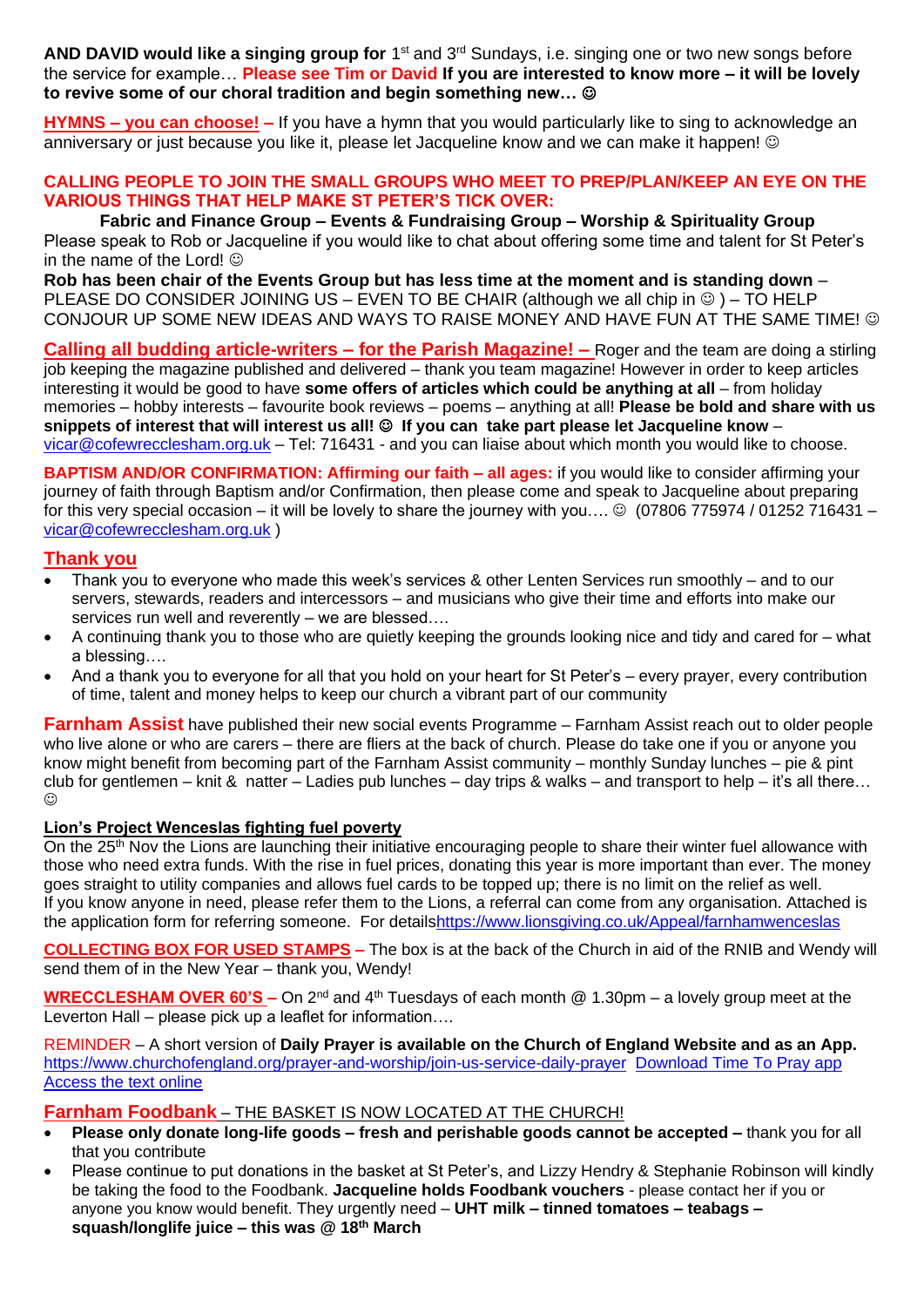St Peter's WhatsApp Group – a lovely way to share little bits and pieces of our daily lives and thoughts – Please be in touch with Jacqueline 07806 775974 or [vicar@cofewrecclesham.org.uk](mailto:vicar@cofewrecclesham.org.uk) who can pass your details to Naomi....

Schroder Trust - Funding is available from the Schroder Trust for Wrecclesham residents and organisations who are in need of assistance – please speak to Rob Durrant, Rev Jacqueline or Jack Crawford for further information and Farnham Town Council for the application form - [https://www.farnham.gov.uk/services/grants/the-isabella](https://www.farnham.gov.uk/services/grants/the-isabella-schroder-trust)[schroder-trust](https://www.farnham.gov.uk/services/grants/the-isabella-schroder-trust)

### **Readings – 24 April**

# First Reading – Act 5.27-32

 $27$ When the temple police had brought the apostles, they made them stand before the council. The high priest questioned them, saying, <sup>28'</sup>We gave you strict orders not to teach in this name, yet here you have filled Jerusalem with your teaching and you are determined to bring this man's blood on us.' <sup>29</sup>But Peter and the apostles answered, 'We must obey God rather than any human authority. <sup>30</sup>The God of our ancestors raised up Jesus, whom you had killed by hanging him on a tree. <sup>31</sup>God exalted him at his right hand as Leader and Saviour that he might give repentance to Israel and forgiveness of sins. <sup>32</sup>And we are witnesses to these things, and so is the Holy Spirit whom God has given to those who obey him.'

#### Second Reading - Revelation 1.4-8

<sup>4</sup>John to the seven churches that are in Asia: Grace to you and peace from him who is and who was and who is to come, and from the seven spirits who are before his throne, <sup>5</sup>and from Jesus Christ, the faithful witness, the firstborn of the dead, and the ruler of the kings of the earth. To him who loves us and freed us from our sins by his blood, <sup>6</sup>and made us to be a kingdom, priests serving his God and Father, to him be glory and dominion for ever and ever. Amen.

<sup>7</sup> Look! He is coming with the clouds; every eye will see him, even those who pierced him; and on his account all the tribes of the earth will wail. So it is to be. Amen. <sup>8</sup>'I am the Alpha and the Omega', says the Lord God, who is and who was and who is to come, the Almighty.

#### Gospel reading: John 20.19-31

<sup>19</sup>When it was evening on the first day of the week, and the doors of the house where the disciples had met were locked for fear of the Jews, Jesus came and stood among them and said, 'Peace be with you.' <sup>20</sup>After he said this, he showed them his hands and his side. Then the disciples rejoiced when they saw the Lord. <sup>21</sup> Jesus said to them again, 'Peace be with you. As the Father has sent me, so I send you.' <sup>22</sup>When he had said this, he breathed on them and said to them, 'Receive the Holy Spirit.<sup>23</sup>If you forgive the sins of any, they are forgiven them; if you retain the sins of any, they are retained.'

 $24$ But Thomas (who was called the Twin), one of the twelve, was not with them when Jesus came.  $25$ So the other disciples told him, 'We have seen the Lord.' But he said to them, 'Unless I see the mark of the nails in his hands, and put my finger in the mark of the nails and my hand in his side, I will not believe.'

<sup>26</sup>A week later his disciples were again in the house, and Thomas was with them. Although the doors were shut, Jesus came and stood among them and said, 'Peace be with you.' <sup>27</sup>Then he said to Thomas, 'Put your finger here and see my hands. Reach out your hand and put it in my side. Do not doubt but believe.' <sup>28</sup>Thomas answered him, 'My Lord and my God!' <sup>29</sup> Jesus said to him, 'Have you believed because you have seen me? Blessed are those who have not seen and yet have come to believe.'

#### **Readings: Easter 3**

#### First Reading: Acts 9.1-6(7-20)

<sup>1</sup>Saul, still breathing threats and murder against the disciples of the Lord, went to the high priest <sup>2</sup>and asked him for letters to the synagogues at Damascus, so that if he found any who belonged to the Way, men or women, he might bring them bound to Jerusalem. <sup>3</sup>Now as he was going along and approaching Damascus, suddenly a light from heaven flashed around him. <sup>4</sup>He fell to the ground and heard a voice saying to him, 'Saul, Saul, why do you persecute me?' <sup>5</sup>He asked, 'Who are you, Lord?' The reply came, 'I am Jesus, whom you are persecuting. <sup>6</sup>But get up and enter the city, and you will be told what you are to do.' <sup>7</sup>The men who were travelling with him stood speechless because they heard the voice but saw no one. <sup>8</sup>Saul got up from the ground, and though his eyes were open, he could see nothing; so they led him by the hand and brought him into Damascus. <sup>9</sup>For three days he was without sight, and neither ate nor drank.

<sup>10</sup>Now there was a disciple in Damascus named Ananias. The Lord said to him in a vision, 'Ananias.' He answered, 'Here I am, Lord.' <sup>11</sup>The Lord said to him, 'Get up and go to the street called Straight, and at the house of Judas look for a man of Tarsus named Saul. At this moment he is praying, <sup>12</sup>and he has seen in a vision a man named Ananias come in and lay his hands on him so that he might regain his sight.' <sup>13</sup>But Ananias answered, 'Lord, I have heard from many about this man, how much evil he has done to your saints in Jerusalem; <sup>14</sup>and here he has authority from the chief priests to bind all who invoke your name.' <sup>15</sup>But the Lord said to him, 'Go, for he is an instrument whom I have chosen to bring my name before Gentiles and kings and before the people of Israel; <sup>16</sup>I myself will show him how much he must suffer for the sake of my name.<sup>' 17</sup>So